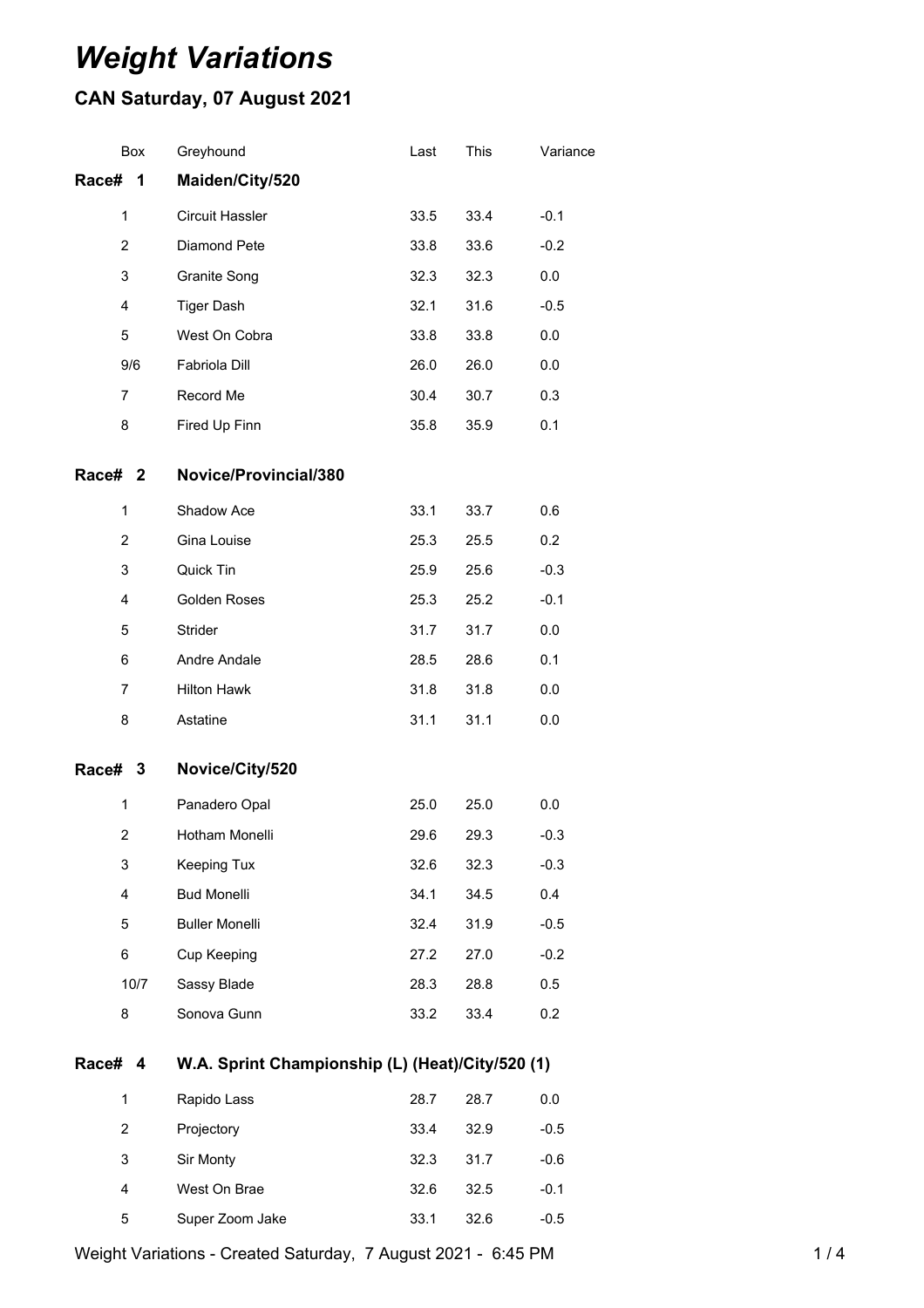## **CAN Saturday, 07 August 2021**

|                | Box | Greyhound                                        | Last | This | Variance |  |  |
|----------------|-----|--------------------------------------------------|------|------|----------|--|--|
| 6              |     | All Zipped Up                                    | 30.9 | 31.0 | 0.1      |  |  |
| $\overline{7}$ |     | Stargazer                                        | 32.7 | 32.7 | 0.0      |  |  |
| 8              |     | Got The Sugar                                    | 27.5 | 27.5 | 0.0      |  |  |
| Race# 5        |     | W.A. Sprint Championship (L) (Heat)/City/520 (2) |      |      |          |  |  |
| 1              |     | Jackson County                                   | 33.1 | 33.2 | 0.1      |  |  |
| $\overline{2}$ |     | Fernando Star                                    | 32.1 | 32.0 | $-0.1$   |  |  |
|                | 9/3 | Shades Of Blade                                  | 28.4 | 28.3 | $-0.1$   |  |  |
| 4              |     | Serong                                           | 31.1 | 31.2 | 0.1      |  |  |
| 5              |     | Rambo's Boy                                      | 34.8 | 34.6 | $-0.2$   |  |  |
| 6              |     | <b>Sunset Toxic</b>                              | 31.2 | 31.6 | 0.4      |  |  |
| 8              |     | Wise Thunder                                     | 30.1 | 30.1 | 0.0      |  |  |
| Race#          | 6   | Mixed 4/5/City/600                               |      |      |          |  |  |
| 1              |     | Lee Ali                                          | 27.7 | 27.8 | 0.1      |  |  |
| $\overline{2}$ |     | Rostered Off                                     | 32.5 | 32.5 | 0.0      |  |  |
| 3              |     | West On Mia                                      | 26.3 | 26.3 | 0.0      |  |  |
| 4              |     | Razor's Edge                                     | 34.7 | 34.4 | $-0.3$   |  |  |
| 5              |     | Wynburn Burner                                   | 32.6 | 32.7 | 0.1      |  |  |
| 6              |     | <b>Beck's Monelli</b>                            | 28.5 | 28.8 | 0.3      |  |  |
| 7              |     | Wicked Rhythm                                    | 25.2 | 24.9 | $-0.3$   |  |  |
| 8              |     | <b>Historic Time</b>                             | 34.9 | 34.6 | $-0.3$   |  |  |
| Race#          | 7   | Free For All/City/715                            |      |      |          |  |  |
| 1              |     | Lashes Monelli                                   | 27.2 | 27.7 | 0.5      |  |  |
| $\overline{2}$ |     | Noir Star                                        | 28.2 | 28.2 | 0.0      |  |  |
| 4              |     | We The People                                    | 28.7 | 28.6 | $-0.1$   |  |  |
| 5              |     | Hi Sky                                           | 25.2 | 25.2 | 0.0      |  |  |
| 7              |     | Jett's Cracker                                   | 29.3 | 29.6 | 0.3      |  |  |
| 8              |     | Go Gettem Soda                                   | 26.8 | 26.6 | $-0.2$   |  |  |
| Race#          | 8   | Grade 5/City/520 (1)                             |      |      |          |  |  |
| 1              |     | Le Jury Monelli                                  | 26.4 | 26.8 | 0.4      |  |  |
| $\overline{2}$ |     | Energetic                                        | 33.9 | 33.9 | 0.0      |  |  |
| 3              |     | Zipper Rogue                                     | 34.4 | 34.3 | $-0.1$   |  |  |
| 4              |     | Veyron Star                                      | 26.6 | 26.5 | $-0.1$   |  |  |
| 5              |     | Jailbreak Guess                                  | 29.0 | 28.9 | $-0.1$   |  |  |

6 Sleepy George 32.4 32.1 -0.3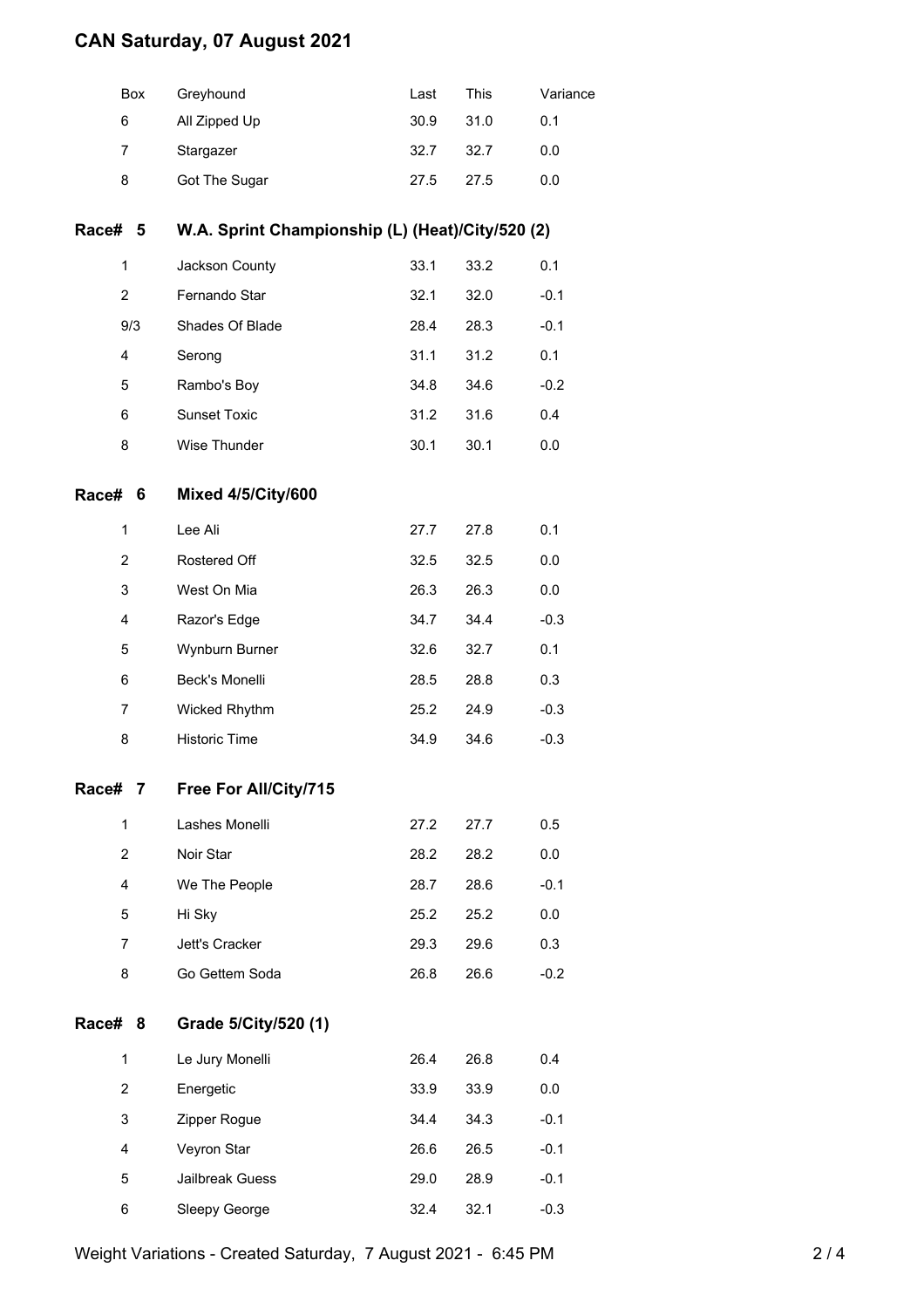## **CAN Saturday, 07 August 2021**

|                 | Box            | Greyhound                         | Last | This | Variance |  |
|-----------------|----------------|-----------------------------------|------|------|----------|--|
|                 | 9/7            | Polly's Ariana                    | 27.2 | 27.0 | $-0.2$   |  |
|                 | 8              | Owl Jai                           | 31.4 | 31.0 | $-0.4$   |  |
| Race# 9         |                | Grade 5/City/520 (2)              |      |      |          |  |
|                 | $\mathbf{1}$   | Gypsy Xenon                       | 34.5 | 34.5 | 0.0      |  |
|                 | $\overline{2}$ | Rippin' Willy                     | 31.0 | 31.3 | 0.3      |  |
|                 | 3              | Owl Sky                           | 25.0 | 25.0 | 0.0      |  |
|                 | 4              | West On Grit                      | 34.5 | 34.5 | 0.0      |  |
|                 | 5              | Submariner                        | 35.4 | 35.2 | $-0.2$   |  |
|                 | 6              | Ruby Monelli                      | 24.9 | 25.2 | 0.3      |  |
|                 | 7              | Lilly Lana                        | 28.8 | 28.4 | $-0.4$   |  |
|                 | 8              | Oysters                           | 25.5 | 26.3 | 0.8      |  |
| <b>Race#10</b>  |                | Grade 5/Provincial/380            |      |      |          |  |
|                 | 1              | Zipping Jade                      | 29.0 | 29.0 | 0.0      |  |
|                 | 2              | <b>Bahrain Train</b>              | 35.1 | 35.2 | 0.1      |  |
|                 | 3              | Romario                           | 33.1 | 33.1 | 0.0      |  |
|                 | 4              | <b>Burswood Bandit</b>            | 30.7 | 31.0 | 0.3      |  |
|                 | 5              | Shaka Rock                        | 27.5 | 27.3 | $-0.2$   |  |
|                 | 6              | Curium                            | 28.3 | 28.5 | 0.2      |  |
|                 | 7              | Prime Whiskers                    | 24.7 | 24.7 | 0.0      |  |
|                 | 8              | Benidorm                          | 28.7 | 28.8 | 0.1      |  |
| Race# 11        |                | Grade 5 (mid Dist)/Provincial/600 |      |      |          |  |
|                 | $\mathbf{1}$   | Kelly's Entity                    | 26.7 | 26.4 | $-0.3$   |  |
|                 | $\overline{2}$ | West On Magada                    | 27.0 | 26.7 | $-0.3$   |  |
|                 | 3              | Bohemian Fun                      | 29.9 | 29.8 | $-0.1$   |  |
|                 | 4              | Sweet Mamma Mia                   | 24.8 | 25.2 | 0.4      |  |
|                 | 6              | Weblec Bloom                      | 27.0 | 26.7 | $-0.3$   |  |
|                 | 7              | Myrtle Monelli                    | 25.7 | 26.1 | 0.4      |  |
|                 | 8              | <b>Big Dove</b>                   | 33.7 | 34.0 | 0.3      |  |
| <b>Race# 12</b> |                | Free For All (s)/Provincial/380   |      |      |          |  |
|                 | 1              | <b>Big Boy Bundy</b>              | 30.0 | 30.0 | 0.0      |  |
|                 | $\overline{2}$ | West On True                      | 32.1 | 32.6 | 0.5      |  |
|                 | 4              | Sapphire Rose                     | 27.8 | 27.6 | $-0.2$   |  |
|                 | 5              | Turbo Fun                         | 31.6 | 31.6 | 0.0      |  |
|                 | 7              | Counting Kuna                     | 31.5 | 32.0 | 0.5      |  |